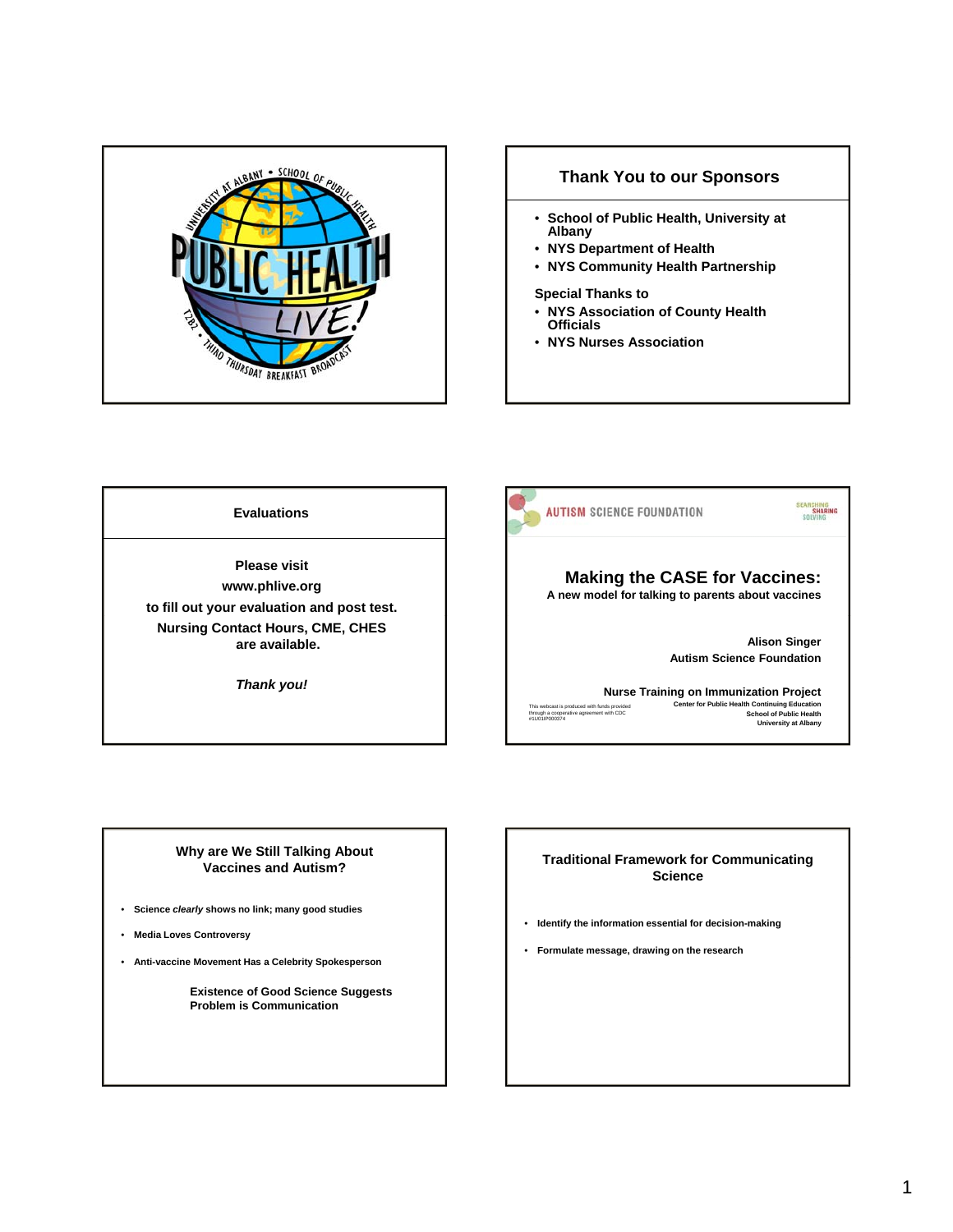### **Traditional Framework for Communicating Science**

- **No data support a causal relationship between vaccines and autism.**
	- **Here are the studies**
- **Vaccines save lives. Therefore your child needs to be vaccinated.**

**No Longer Enough**

#### **New 4-step Framework for Communicating Science: Making the CASE for Vaccines**

- **Corroborate: Acknowledge the parents' concern and find some point on which you can agree. Set the tone for a respectful, successful talk.**
- **About Me: Describe what you have done to build your knowledge base and expertise**
- **Science: Describe what the science says**
- **Explain/Advise: Give your advice to patient, based on the science**

#### **People behave rationally when:**

- **They get relevant information in a concise, comprehensive format that seems credible**
- **They feel their concerns are heard**
- **They feel control over their decision**
- **They do not feel belittled**

**Parents evaluate the message and the message deliverer**

#### **Barriers**

- **Not enough time with each patient (not reimbursed for this)**
- **The media captures public attention; I can't compete with Jenny**
- **Parents come in with bad information from the internet (Dr. Bob's Schedule)**
- **Anecdotes are powerful**

#### **Top Three Parent Concerns about Vaccines**

- **Vaccines Cause Autism**
- **The diseases are not so bad (better to fight them naturally)**
- **Too Many Too Soon (let's slow down the schedule)**

#### **I heard on tv that vaccines cause autism**

- **Corroborate: There's certainly been a lot of coverage on television about vaccines and autism so I can understand why you have questions**
- **About Me: I always want to make sure I'm up to date on the latest information so that I can do what's best for my patients, so I've researched this thoroughly. In fact, I just returned from a professional conference…**
- **Science:The scientific evidence does not support a causal link. The CDC, the AAP, the NIH, the IOM (etc) all reviewed the data and all reached the same conclusion. Dozens of studies have been done. None show a link. In fact, the latest autism science indicates…**
- **Explain/Advise: Vaccines are critical to maintaining health and wellbeing. They prevent diseases that cause real harm. Choosing not to vaccinate does not protect children for autism, but does leave them open to diseases. Kids need these vaccines.**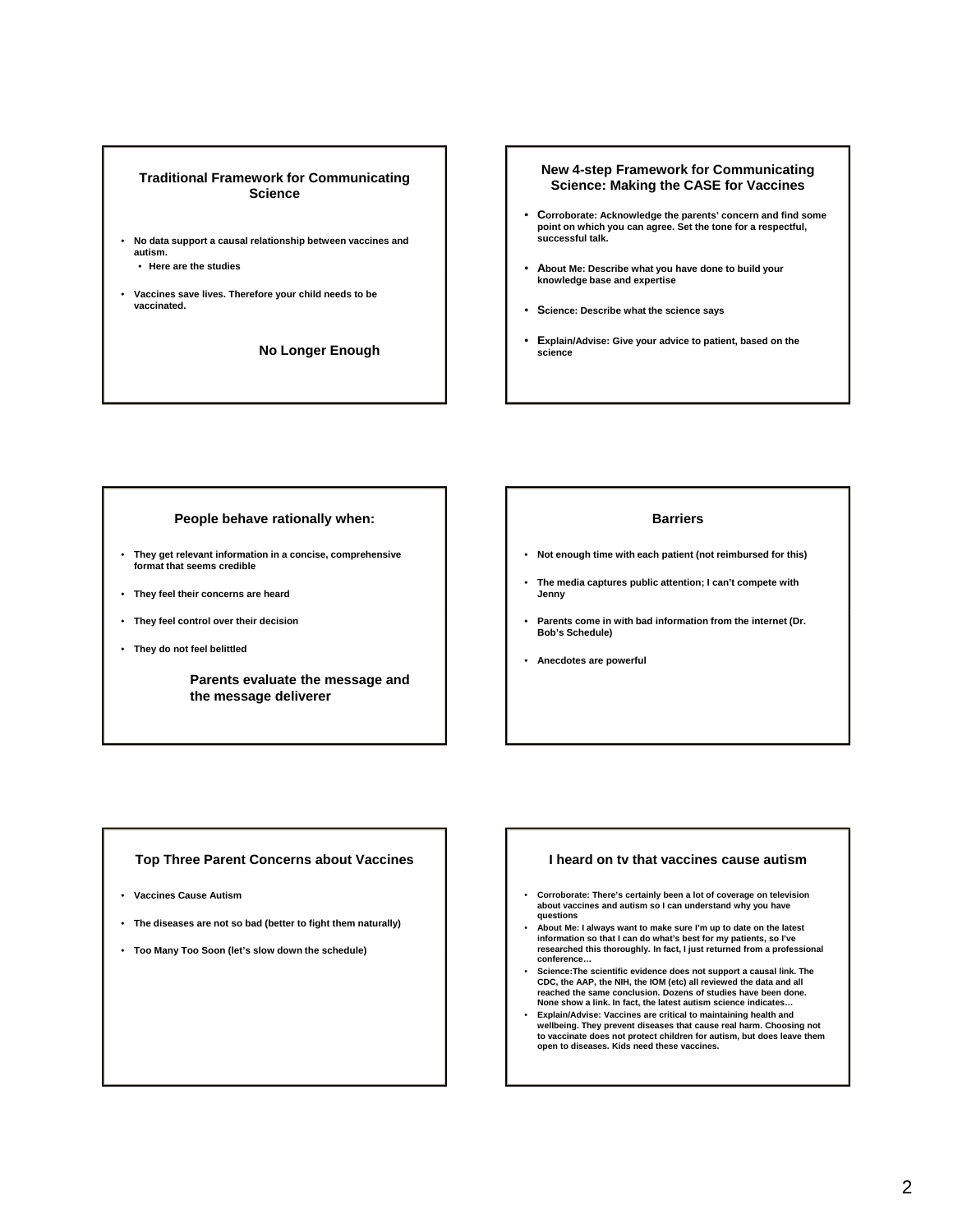#### **Measles isn't so bad. I had chicken pox and I was fine.**

- **Corroborate: I can understand why you might feel that way. Hey, I had chicken pox myself**
- **About Me: The vaccine program has been so successful and a lot of the diseases that we feared, like polio, are no longer a concern. Until last year, I had never seen a case of HIB or measles but now these diseases are making a comeback My measles, but now these diseases are making a comeback. colleague in San Diego was telling me about what's going on in CA regarding the whooping cough epidemic. In my practice…..**
- **Science: These diseases have come back in areas where vaccinati on rates are low. Last year, 5 children died of HIB. Five cases of mumps have been diagnosed in NYC. 9 California babies died this year of pertussis.**
- **Explain: We care about our patients and don't want to practice substandard care. All our patients need to be vaccinated. My children are fully vaccinated.**

#### **I want to spread out the shots so they won't overwhelm my child's immune system**

- **Corroborate: Kids today certainly get more shots than kids did years ago**
- **About Me: Our practice follows the CDC schedule because it is carefully designed to protect children at the time they are most vulnerable to disease. I recently returned from a meeting, or I served on a committee that reviewed the schedule…**
- **Science: Although kids get more shots today, they actually receive fewer antigens than when they got fewer shots, because technology has enabled us to make vaccines that have only the part of the cell that induces immune response. Plus, the immunological challenge from a vaccine is nothing compared to what kids fight off every day. An ear infection is a bigger immunological challenge. "Drop in the ocean"**
- **Explain: We want all the kids in our practice to be immunized so that they have the greatest chance for a long, healthy life. My own children are fully vaccinated.**

## **New 4-step Framework for Communicating Science: Making the CASE for Vaccines**

- **Corroborate: Acknowledge the parents' concern and find some point on which you can agree. This sets the right tone**
- **About Me: Describe what you have done to build your knowledge base and expertise**
- **Science: Describe what the science says**
- **Explain/Advise: Give advice to patient, based on the science**



#### **Autism Spectrum Disorders**

- **Autism Spectrum Disorders (ASDs) are a group of** 
	- **developmental disabilities.**
	- **Classic Autism**
	- **PDD-NOS**
	- **Aspergers Syndrome**
	- **Rett Syndrome**
	- **Childhood Disintegrative Disorder**
- **Impairment in 3 domains**
	- **Social (interest in people, joint attention, imaginative play)**
	- **Communication (language, speech)**
	- **Behavior (repetitive behaviors, tantrums, aggression)**

#### **What do we know?**

- **International Meeting for Autism Research (IMFAR)**
- **IACC 2010 Strategic Plan for Autism Research**
- **Genetics/High Heritability**
- **"Genes to Treatment" Model:**  • **Genes—Proteins—Develop Compounds--Test in Animal Models**
	- **Genes focused on development and function of synapses**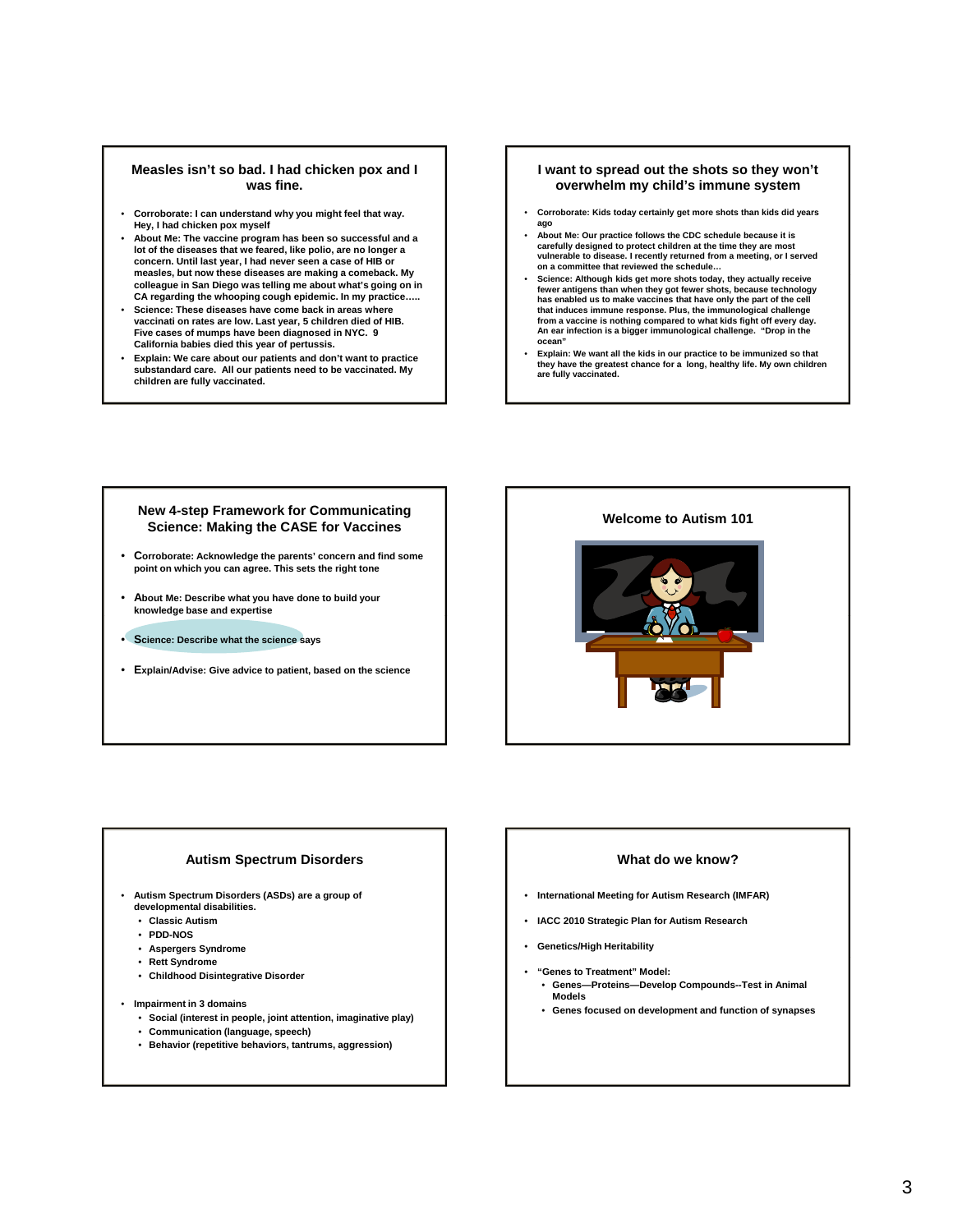





## **What do we know?**

- **Causation**
	- **Genes; Copy Number Variations (Sebat, State, Hakonarson, Buxbaum, et al)**
	- **Environment (IOM identified over 80 targets)**
		- **Maternal Rubella**
		- **Maternal Thalidomide**
		- **Maternal Valproic Acid**
		- **Prenatal Maternal Immune Response**

#### • **Treatment**

- **Evidence based interventions; Applied Behavior Analysis**
- **Testing interventions in real world (Mandell, Kasari, et al)**

# **Red Flags for Autism**



- **Does not babble or coo by 12 months**
- **Does not gesture (point, wave, grasp) by 12 months**
- **Does not respond to name by 12 months**
- **Does not say single words by 16 months**
- **Does not say two-word phases on his or her own by 24 months (not repeating)**
- **Has any loss of any language or social skill at any age**

# **Early Intervention** • **Kids can make meaningful gains in skills** • **30-50% make enough gains to be mainstreamed by kindergarten** • **Early Intervention programs vary by state Early Intervention programs vary by** • **IDEA: Individuals with Disabilities Education Act** • **Individualized Educational Program (IEP)** • **Free and Appropriate Education (FAPE)**

• **Least Restrictive Environment (LRE)**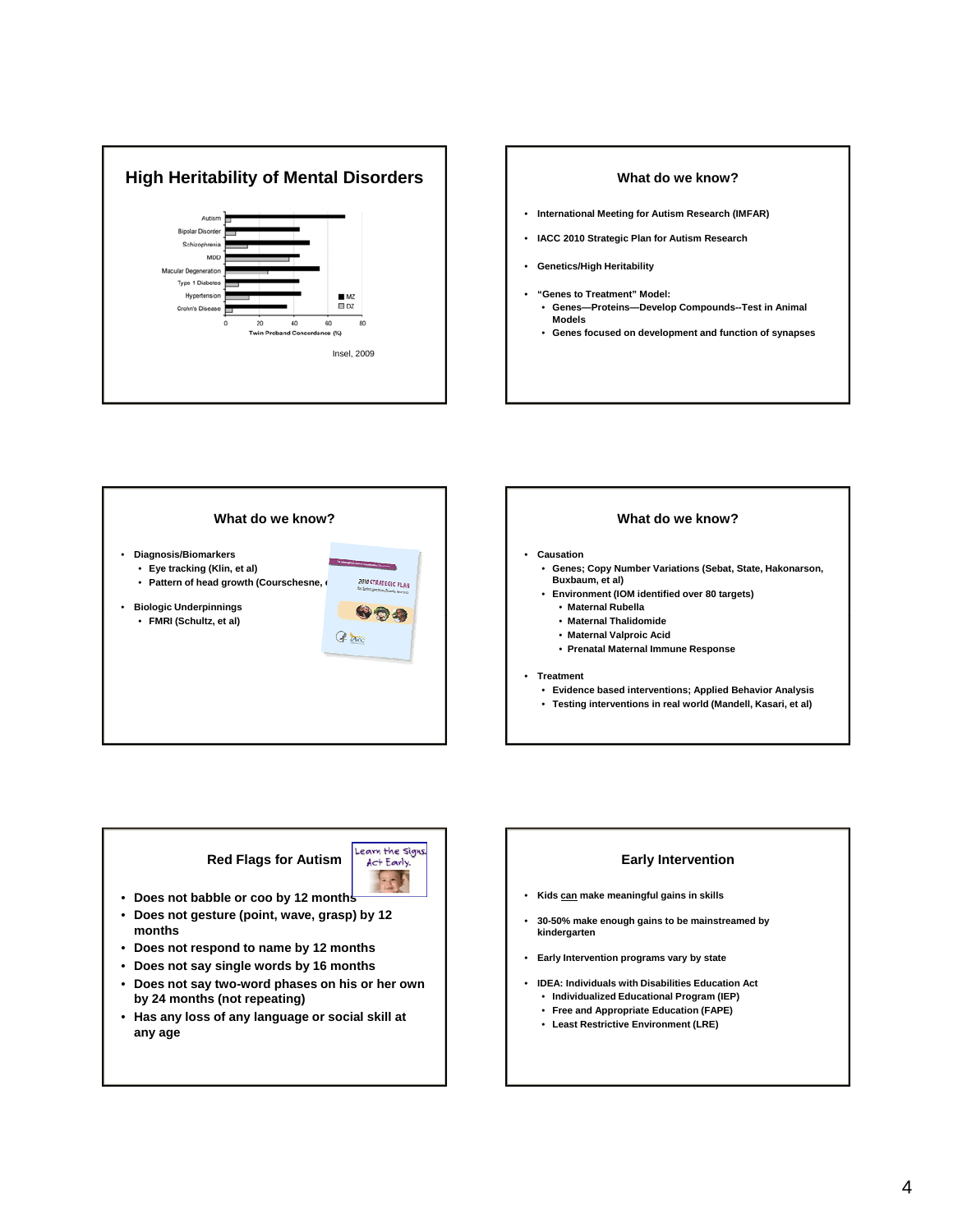#### **Treatment: Evidence and Anecdote**

- **Applied Behavior Analysis Therapy**
- **Speech Therapy**
- **Occupational Therapy**
- **Physical Therapy**
- **Social Skills Training**
- **Pharmacological interventions (Risperdal, Abilify)**
- **Special schools & School-Based Interventions**
	- **TEACCH, ABA, Floortime, Intensive Language Instruction**

#### **Other Treatments (Non Evidence based)**

- **Music Therapy (AIT)**
- **Horseback Riding Therapy**
- **Special Diet (Gluten and Casein Free)**
- **Vitamin Supplements**
- **Secretin Injections**
- **Anti-fungal agents**
- **Chelation**
- **Hyberbaric Oxygen Therapy**
- **Holding Therapy**
- **Marijuana (and not for the parent)**
- **Snake Oil (yes, actual snake oil)**





#### **Autism Science Foundation's Mission**

- **Support autism research by providing funding and other support to scientists and organizations conducting, facilitating, publicizing and disseminating high quality autism research.**
- Support families by reinforcing message that no science (over two dozen studies) indicates a causal link between autism and **vaccines**
- **Founded by parents and scientists, working together**



- **Blog www.autismsciencefoundation.wordpress.com**
- **Facebook Autism Science Foundation**
- **Twitter @AutismScienceFd**
- 
- **YouTube AutismScienceFdn**